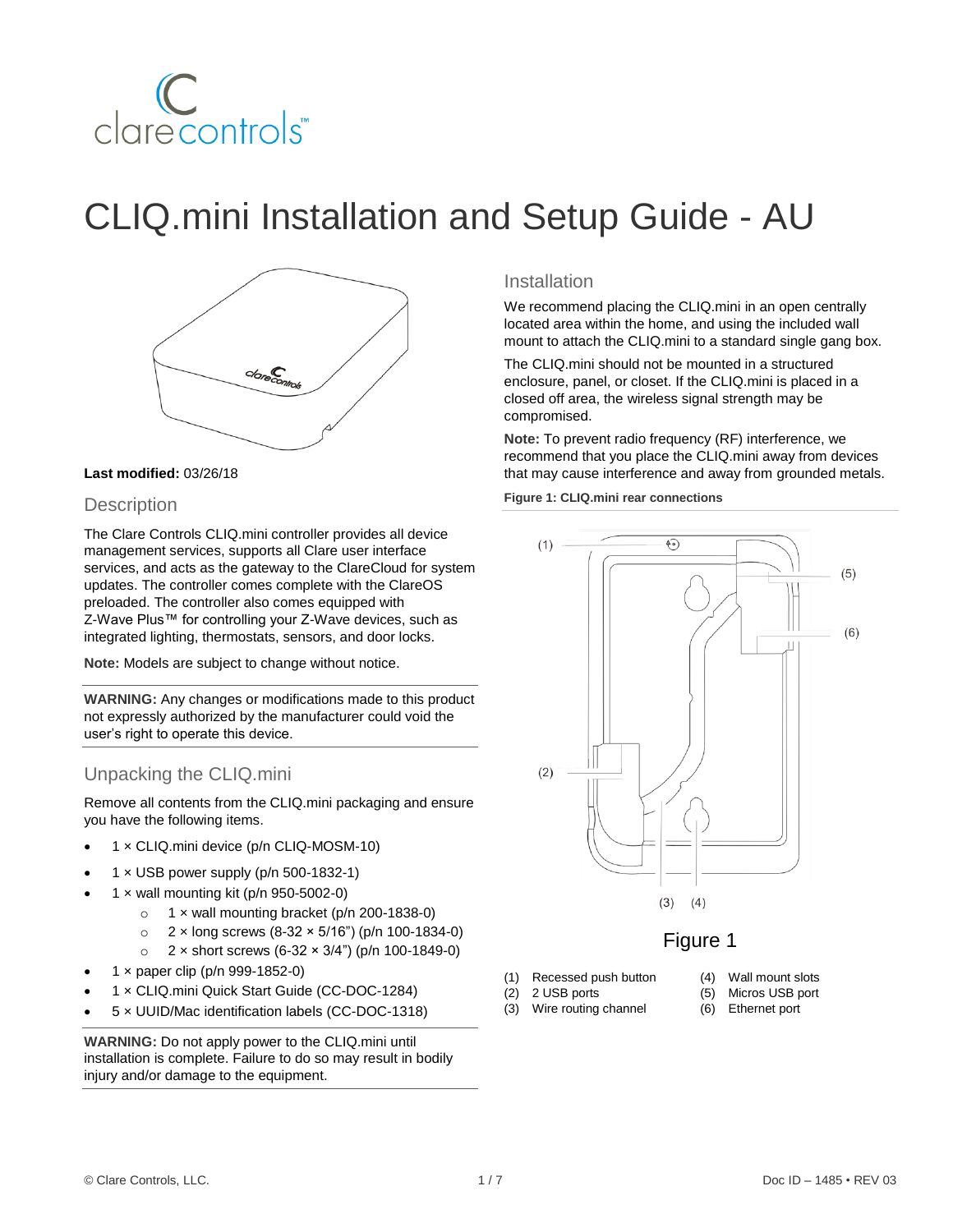# **Powering on and connecting the CLIQ.mini**

After installing the CLIQ.mini and downloading the ClareHome App, power on the CLIQ.mini. The CLIQ.mini can be powered using PoE or the included 5v micro USB adapter.

**WARNING:** You must follow the instructions below to power your CLIQ.mini. Failure to do so may result in bodily injury and/or damage to the equipment.

# **Connecting power to the CLIQ.mini**

**Note:** PoE connection can be provided through a PoE switch or PoE injector, not included with the CLIQ.mini.

# **Connecting with a PoE switch:**

- 1. Verify the PoE switch is connected to the Internet.
- 2. Connect the Ethernet cable from the PoE enabled switch to the Ethernet port on the CLIQ.mini. See Figure 1, item 6.
- 3. Once the mini has internet connection, the mini may update. Once the mini begins to update, the LED flashes blue and red in unison. This update can take up to ten minutes.

**Note:** Do not remove power or network connection during this process, doing so may cause damage to the ClareHome system requiring maintenance from Technical Services.

# **Connecting with a PoE injector with LAN:**

#### **Notes**

- This requires two Ethernet cables, they are referred to as cable #1 and cable#2.
- PoE devices are not included with the CLIQ.mini.
- 1. Plug an Ethernet cable (#1) into the Ethernet port on your CLIQ.mini. See Figure 2, item 1.1.
- 2. Plug the opposite end of the cable into the PoE injector port labeled POE. See, Figure 2, item 1.2.
- 3. Plug a separate Ethernet cable (#2) into the LAN port on the PoE injector. See, Figure 2, item 2.1.
- 4. Plug the opposite end of the Ethernet cable (#2) into an Ethernet port on your router. See Figure 2, item 2.2.
- 5. Plug the PoE power supply into the D/C port on the PoE injector. See Figure 2, item 6.2.
- 6. Plug the PoE power supply into a wall outlet. See Figure 2, items 6 and 5.
- 7. Once the mini has internet connection, the mini may update. Once the mini begins to update, the LED flashes blue and red in unison. This update can take up to ten minutes.

**Note:** Do not remove power or network connection during this process, doing so may cause damage to the ClareHome system requiring maintenance from Technical Services.

**Figure 2: CLIQ.mini PoE connection**



# Figure 2

- (1) Ethernet cable #1
- (1.1) Ethernet cable #1 connected to the CLIQ.mini (3) Ethernet port
- (1.2) Ethernet cable #1 connected to the PoE port on the PoE injector
- $(2)$ Ethernet cable #2
- (2.1) Ethernet cable #2 connected to the LAN port of the PoE injector
- (2.2) Ethernet cable #2 connected to the Ethernet port on the router
	- CLIQ.mini
- (4) PoE injector
- (5) Wall outlet
- (6) PoE injector power supply
- (6.1) PoE injector power supply cable
- (6.2) PoE power supply connected to the DC port
- $(7)$ Wireless router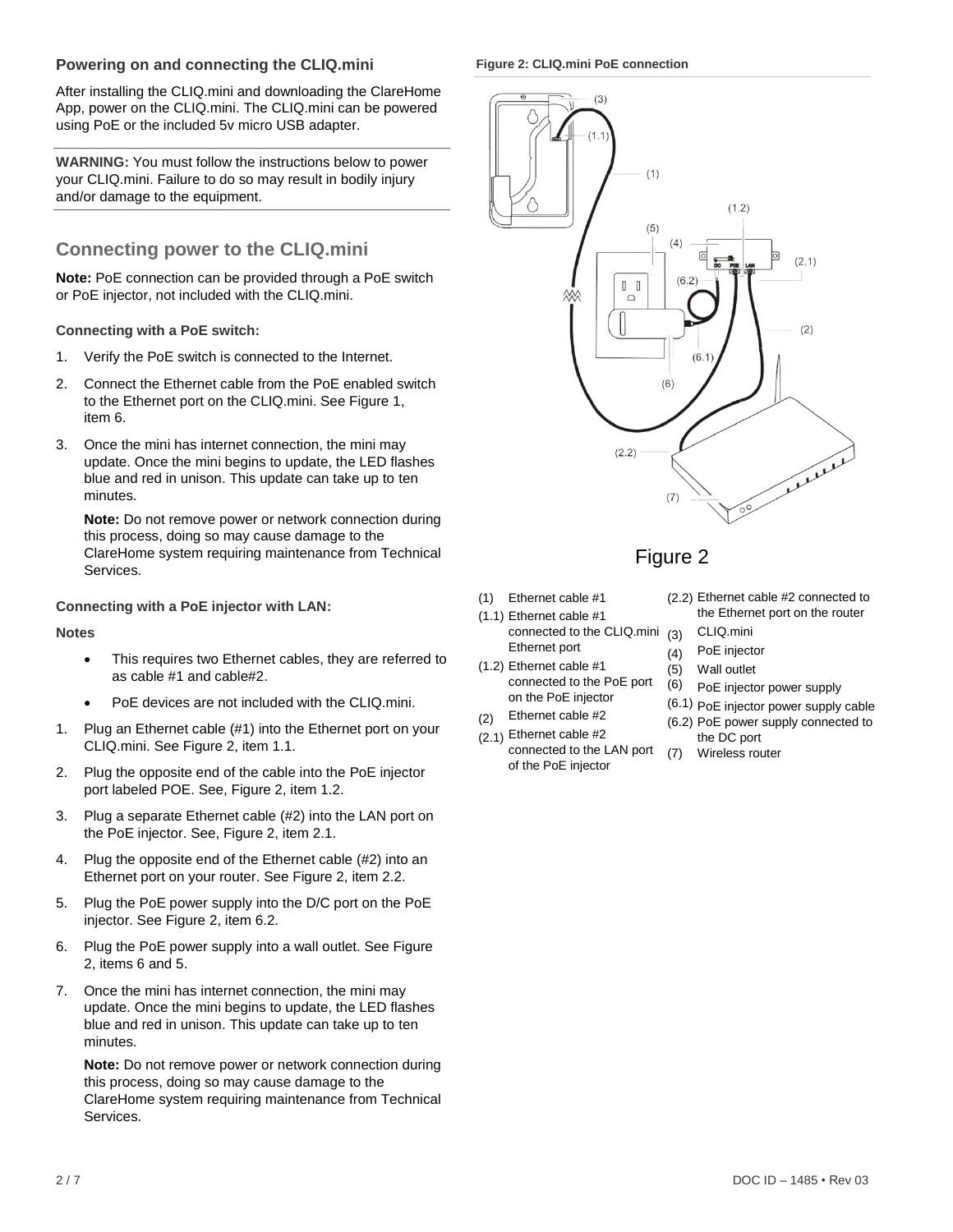## **Connecting with a PoE injector with Wi-Fi:**

#### **Figure 3: CLIQ.mini PoE Wi-FI connection**

#### **Notes**

- This requires an Ethernet cable and an existing Wi-Fi source.
- PoE devices are not included with the CLIQ.mini.
- 1. Plug an Ethernet cable (#1) into the Ethernet port on your CLIQ.mini. See Figure 3, item 1.1.
- 2. Plug the opposite end of the cable into the (provided) PoE injector port labeled POE. See, Figure 3, item 1.2.
- 3. Plug the PoE power supply into the D/C port on the PoE injector. See Figure 3, item 5.2.
- 4. Plug the PoE power supply into a wall outlet. See Figure 3, items 5 and 4.
- 5. Once the mini has a Wi-Fi connection, the mini may update. Once the mini begins to update, the LED flashes blue and red in unison. This update can take up to ten minutes.

**Note:** Do not remove power or network connection during this process, doing so may cause damage to the ClareHome system requiring maintenance from Technical Services.



# Figure 3

- (1) Ethernet cable
- (3) PoE injector (4) Wall outlet

(5.2) PoE power supply connected to

- (1.1) Ethernet cable connected to the CLIQ.mini Ethernet port (5) PoE injector power supply (5.1) PoE injector power supply cable
- (1.2) Ethernet cable connected to the PoE port on the PoE injector
- (2) CLIQ.mini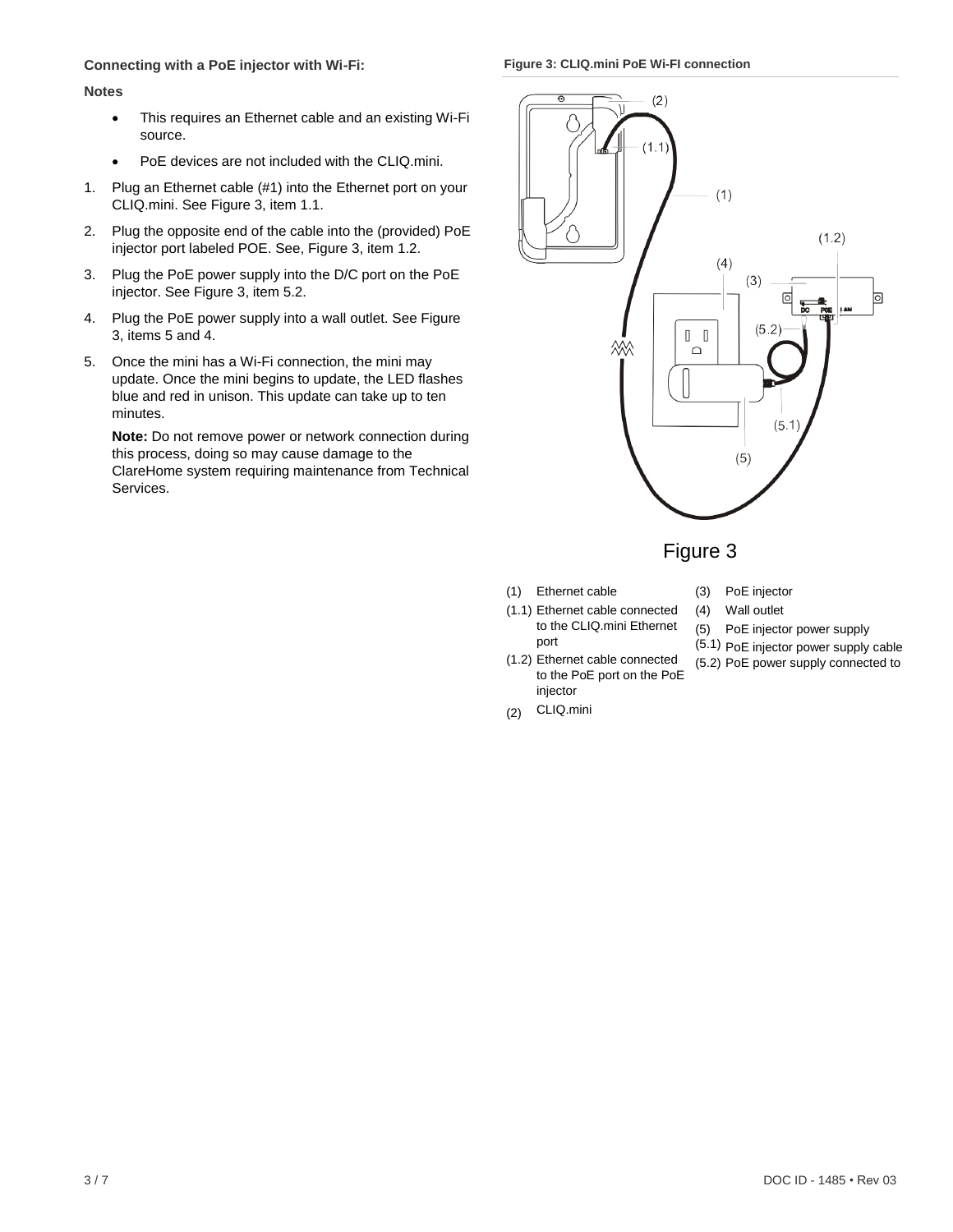**To connect power to the CLIQ.mini using the micro USB: (Wi-Fi use)**

- 1. Plug the micro USB end of the power adapter into the micro USB port on the upper-right rear corner of the CLIQ.mini See Figure 4, item 2.2.
- 2. Connect the power supply's plug end into a wall outlet. See Figure 4, items 2 and 3.
- 3. Check the LED on the top edge of the CLIQ.mini. It flashes red until Wi-Fi is configured. See Figure 7, item 1.

**Figure 4: CLIQ.mini 5v micro USB connection**





- (1) CLIQ.mini
- (2) 5v micro USB power supply
- (2.1) 5v micro USB power supply cable
- (2.2) 5v micro USB plugged in to the CLIQ.mini micro USB port
- (3) Wall outlet

**To connect power to the CLIQ.mini using the micro USB: (LAN use)**

## **Notes**

- This setup requires a Local Area Network (LAN).
- LAN connection requires an Ethernet cable.
- 1. Plug an Ethernet cable into the Ethernet port on your CLIQ.mini. See Figure 2, item 1.1.
- 2. Run the Ethernet cable through the wire routing channel, and then Plug the opposite end of the cable into the Ethernet port on the router. See Figure 1, item 3.
- 3. Plug the micro USB end of the power adapter into the micro USB port on the upper-right rear corner of the CLIQ.mini See Figure 4, item 2.2.
- 4. Connect the power supply's plug end into a wall outlet. See Figure 4, items 2 and 3.

5. Once the mini has internet connection, the mini may update. Once the mini begins to update, the LED flashes blue and red in unison. This update can take up to ten minutes.

**Note:** Do not remove power or network connection during this process, doing so may cause damage to the ClareHome system requiring maintenance from Technical Services.

# **CLIQ.mini ClareHome setup**

After the CLIQ.mini's installation, setup the connection.

There are two different setup options, PoE (Power over Ethernet) and Wi-Fi connection. Follow the steps according to how the CLIQ.mini is powered.

## **To connect your CLIQ.mini using PoE/LAN:**

## **Notes**

- If the CLIQ.mini's LED is not solid blue after 90 seconds, see "Troubleshooting steps" on page 6.
- Your Android or iOS device must be connected to your home network.
- 1. Download and open the ClareHome App.
- 2. Tap the **Inventory** icon  $\bullet$ , and then tap the **Settings**  $_{\sf icon}$  $\bullet$
- 3. The Locations dialog displays. Select the displayed project.

**Note:** The project displays as *- -No project- - (ClareHome)*. See Figure 5.

- 4. Enter the **PIN 1234** as prompted.
- 5. Tap outside of the Locations dialog box.

You are now ready to configure the project from Fusion.

## **To connect your CLIQ.mini using Wi-Fi:**

- 1. Download the ClareHome App.
- 2. Ensure that the CLIQ.mini is powered on, and then connect your Android or iOS device to the Clare Wi-Fi (Clare Wi-Fi XXXX).

**Note:** XXXX represents the last characters 4 of the unit's MAC address.

- 3. Open the ClareHome App, and then wait for network dialog to display.
- 4. Enter your home's Wi-Fi SSID and password as prompted, and then tap **Next**.

**Note:** The SSID and password are case sensitive.

5. Follow the displayed instructions.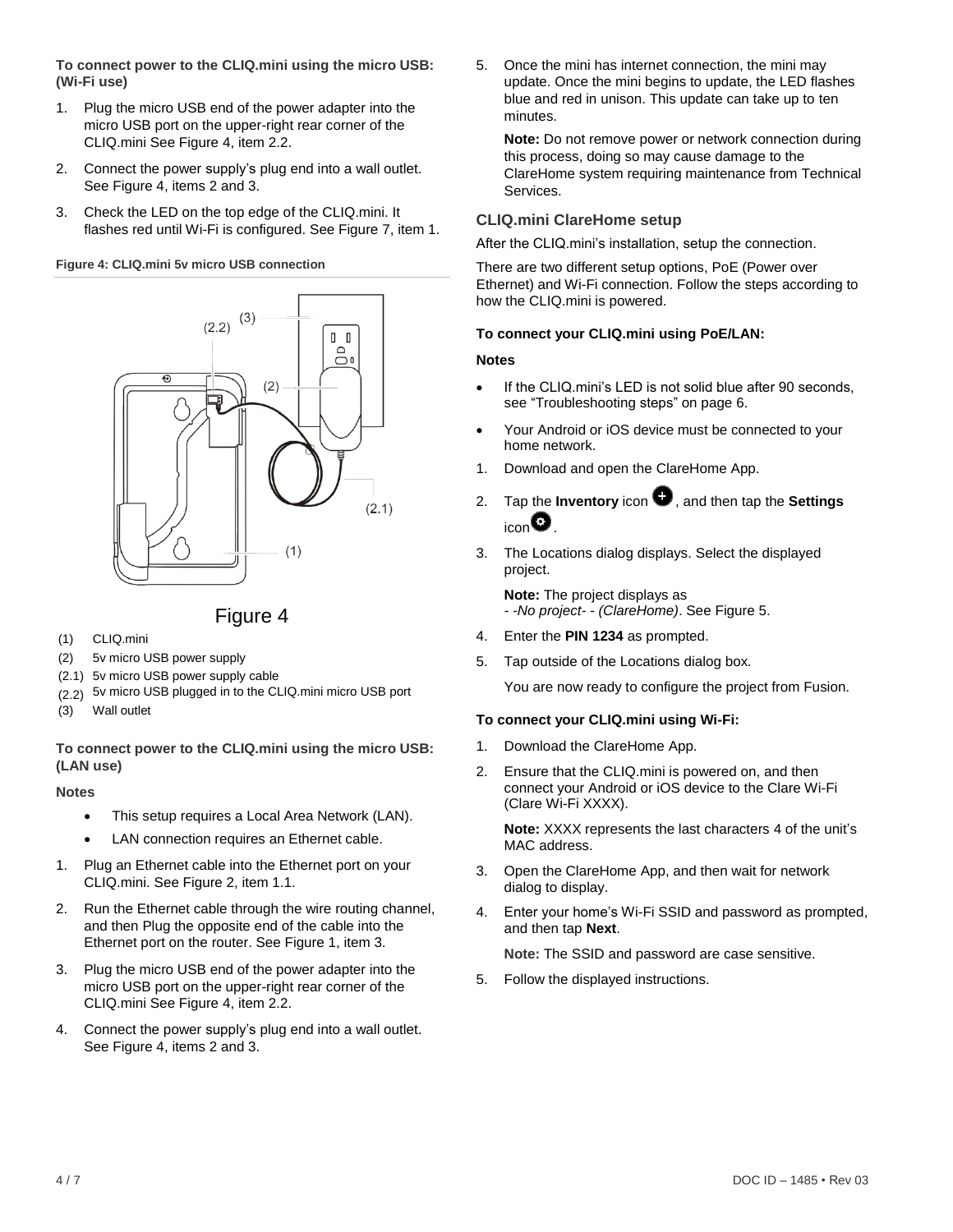6. Wait for the LED to become solid blue, this can take up to 90 seconds.

#### <span id="page-4-0"></span>**Figure 6: CLIQ.mini wall mounting**

**Notes**

- If the LED does not change solid blue, see "Troubleshooting steps" on page 6.
- Once the mini has internet connection, the mini may update. Once the mini begins to update, the LED flashes blue and red in unison. This update can take up to ten minutes.
- Do not remove power or network connection during this process, doing so may cause damage to the ClareHome system requiring maintenance from Technical Services.
- 7. Reconnect your Android or iOS device to your home's Wi-Fi, and then re-open the ClareHome App.
- 8. Tap the **Inventory** icon  $\bullet$ , and then tap the **Settings**  $_{\sf icon}$   $\bullet$
- 9. The Locations dialog displays. Select the project *-- No project -- (ClareHome)*. See Figure 5.
- 10. Tap outside of the Locations dialog box, and then enter the **PIN 1234** as prompted.

#### **Figure 5: ClareHome project display**

|                                                      | <b>Settings</b> | Edit |  |  |
|------------------------------------------------------|-----------------|------|--|--|
| <b>Locations</b>                                     |                 |      |  |  |
| <sup>2</sup> <sup>2</sup> --No Project-- (clarehome) |                 |      |  |  |
|                                                      |                 |      |  |  |

Figure 5

# **Configure, test, and deploy a project**

## Refer to the *[Fusion Configuration Tool Administrator Guide](https://knowledgebaseclarecontrols.atlassian.net/wiki/display/FH/Fusion+Configuration+Tool)*

[\(Doc ID 069\)](https://knowledgebaseclarecontrols.atlassian.net/wiki/display/FH/Fusion+Configuration+Tool) for instructions on creating, testing, and deploying a project. When you deploy the project from Fusion, it will deploy to the CLIQ.mini.

## **Mounting the CLIQ.mini on a standard single gang box**

When mounting the CLIQ.mini to the desired gang box, we recommend using the provided wall mounting bracket.

## **To mount the CLIQ.mini on a standard single gang box:**

- 1. Place the wall mount against a standard gang box. See Figure 6, items 1 and 3.
- 2. Align the long screws in the wall mount, and then fully screw them in. Repeat this with the short screws, stopping with enough room remaining to support the CLIQ.mini. See Figure 6, items 4 and 5.
- 3. Align the CLIQ.mini over the screws, and then slide it down, locking it in place. Se[e Figure](#page-4-0) 6, item 6.



(1) Gang box (2) Wall

(3) Wall mount

(5) Long screws

(4) Short screws

(6) CLIQ.mini

# **Understanding LED colors and the CLIQ.mini status**

The CLIQ.mini has LED indicators that change colors based on the CLIQ.mini's status. Once powered on, observe the CLIQ.mini's LED status. Figure 7 identifies the LEDs on the CLIQ.mini.

**Note:** The ClareHome connection can take up to 90 seconds. Wait the full 90 seconds before attempting to troubleshoot.

#### **Blue**

- When the LED flashes blue in 1 second intervals, the device is booting normally.
- When the device is solid blue after booting up, the device is functioning properly.
- When the LED flashes blue in .5 seconds intervals, the CLIQ is unable to connect to the internet.

## **Red/Blue**

- **Alternating:** When the LED flashes red and blue in .5 second intervals, the CLIQ.mini is restarting in Access Point (AP) mode.
- **Flashing in unison at .5 second intervals:** The CLIQ.mini is updating.

**Note:** Do not remove power or network connection during this process, doing so may cause damage to the ClareHome system requiring maintenance from Technical Services.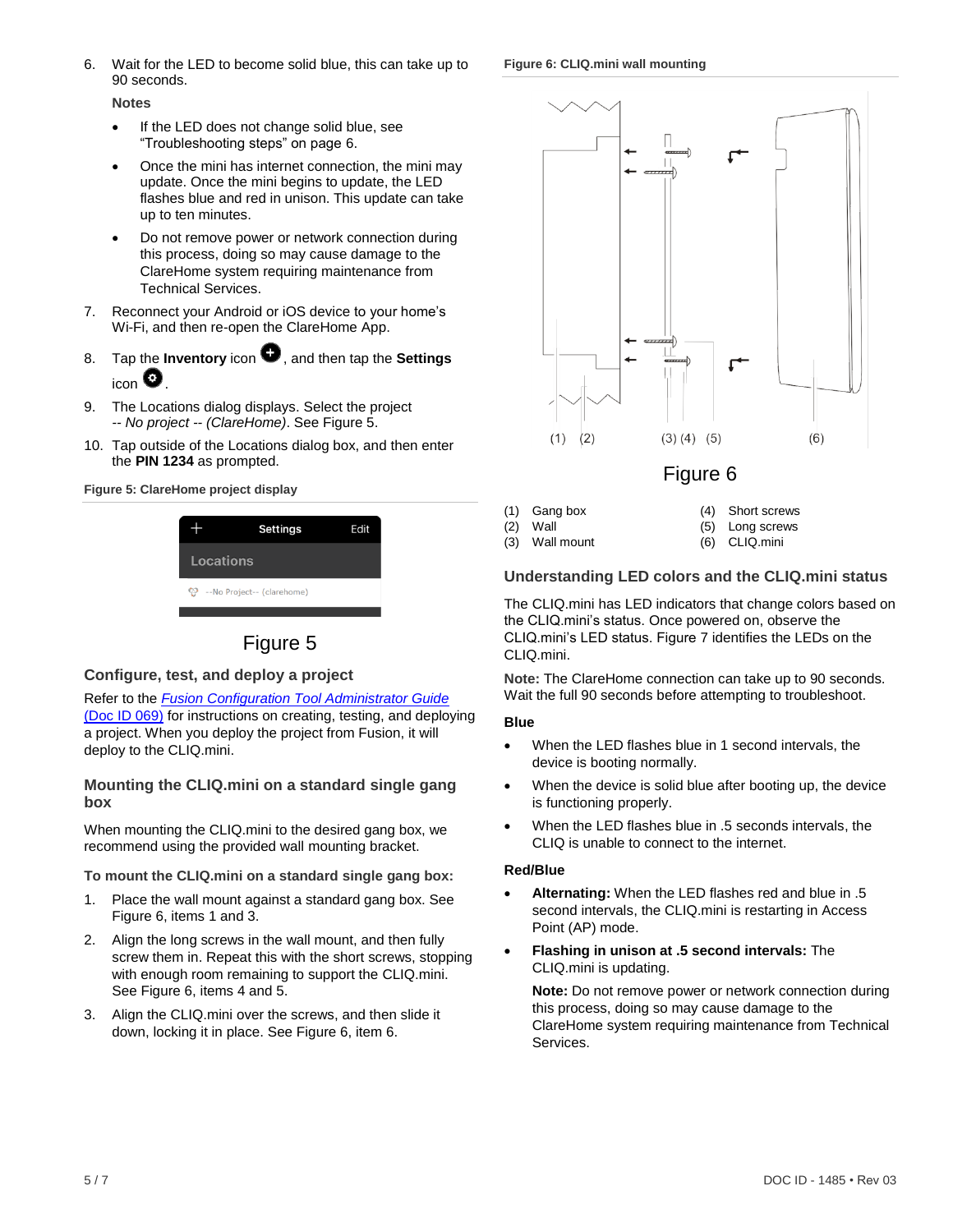# **Red/not lit**

• When the LED flashes red in .5 second intervals, the CLIQ.mini is in AP mode.

**Note:** When the controller is in AP mode, it creates its own wireless network.

- ClareOS is not operational.
- When the LED flashes red in 2 second intervals, the CLIQ.mini is not connected to the local network, see the "Troubleshooting steps" on page 6.
- Check the network connectivity. If there is no connection, restart the network. If there is connection, shut down and restart the CLIQ.mini.
- Check that power supplies are plugged in and wired correctly.
- When the LED is red or not lit, see the "Troubleshooting steps" on page 6.

## **Figure 7: CLIQ.mini top-edge**



Figure 7

(1) LEDs – Illuminates solid blue when operating normally

# Troubleshooting steps

When the CLIQ.mini is not functioning properly, use the LED table and troubleshooting steps below.

| <b>LED display</b>                       | Troubleshooting                                                                                                                                                                                                                                                                                                                                                                                                                                                                                          |  |
|------------------------------------------|----------------------------------------------------------------------------------------------------------------------------------------------------------------------------------------------------------------------------------------------------------------------------------------------------------------------------------------------------------------------------------------------------------------------------------------------------------------------------------------------------------|--|
| Blinking red in<br>2 second<br>intervals | The CLIQ mini is not connected to your local<br>network.<br>The ClareHome connection may take up to<br>90 seconds. Wait the full 90 seconds<br>before shutting off/rebooting the CLIQ.mini.<br>Ensure that there is internet in the home,<br>reset the router, and then shut down and<br>restart the CLIQ mini.<br>If the incorrect SSID/password was<br>entered, put the CLIQ.mini into AP mode<br>(see "To reboot the CLIQ.mini and enter AP<br>mode", on page 5.") Re-enter the SSID and<br>password. |  |
| Solid red                                | ClareOS is not operational.<br>Check the network connectivity. If there is<br>no connection, restart the network. If there<br>is connection, shut down and restart the<br>CLIQ.mini.                                                                                                                                                                                                                                                                                                                     |  |
| Not lit                                  | There is no power connected to the CLIQ.mini,<br>or the CLIQ mini is shut down.<br>Check that the power supplies are plugged<br>in and wired correctly.                                                                                                                                                                                                                                                                                                                                                  |  |

#### **To shut down and restart the CLIQ.mini:**

- 1. Locate the recessed push button on the CLIQ.mini. See Figure 1, item 1.
- 2. Insert the paper clip (provided) pressing the button down and holding for 5 seconds. See Figure 8.
- 3. Remove the paper clip and observe the LED behavior. The CLIQ.mini's LED indicators alternate red and blue signifying it has started shutting down.
- 4. After the CLIQ.mini shuts down, disconnect the CLIQ.mini's power supply.
- 5. Reconnect the power supply and verify that the CLIQ.mini restarts. Continue with installation and setup.

#### **To reboot the CLIQ.mini and enter AP mode:**

- 1. Locate the recessed push button on the CLIQ.mini. See Figure 1, item 1.
- 2. Insert the paper clip (provided) pressing the button down and holding for 20 seconds. See Figure 8.
- 3. Remove the paper clip and observe the LED behavior. The CLIQ.mini's LED indicators alternate red and blue signifying it has entered the reboot state.
- 4. Once the CLIQ.mini boots and the LED flashes red in .5 second intervals, it is in AP mode. Continue with installation and setup.

**Figure 7: Paper clip pressing the recessed push button**



# Figure 8

#### **To connect your CLIQ.mini with LAN from AP mode:**

- 1. Verify that your mini is in AP mode (LED flashes red in .5 second intervals.)
- 2. Connect the Ethernet cable to the Ethernet port on the CLQ.mini. See Figure 1, item 6.
- 3. Locate the recessed push button on the CLIQ.mini. See Figure 1, item 1.
- 4. Insert the paper clip (provided) pressing the button down and holding for 5 seconds. See Figure 8.
- 5. Remove the paper clip and observe the LED behavior. The CLIQ.mini's LED indicators alternate red and blue signifying it has started shutting down.
- 6. After the CLIQ.mini shuts down, disconnect the CLIQ.mini's power supply.
- 7. Reconnect the power supply and verify that the CLIQ.mini restarts. Continue with installation and setup.

#### **Other things to check when troubleshooting:**

- Ensure that the home has internet connection.
- If the SSID menu closes before it has successfully connected, you must shut down and restart the CLIQ.mini.

If the problem persists after following the troubleshooting steps, please contact tech support.